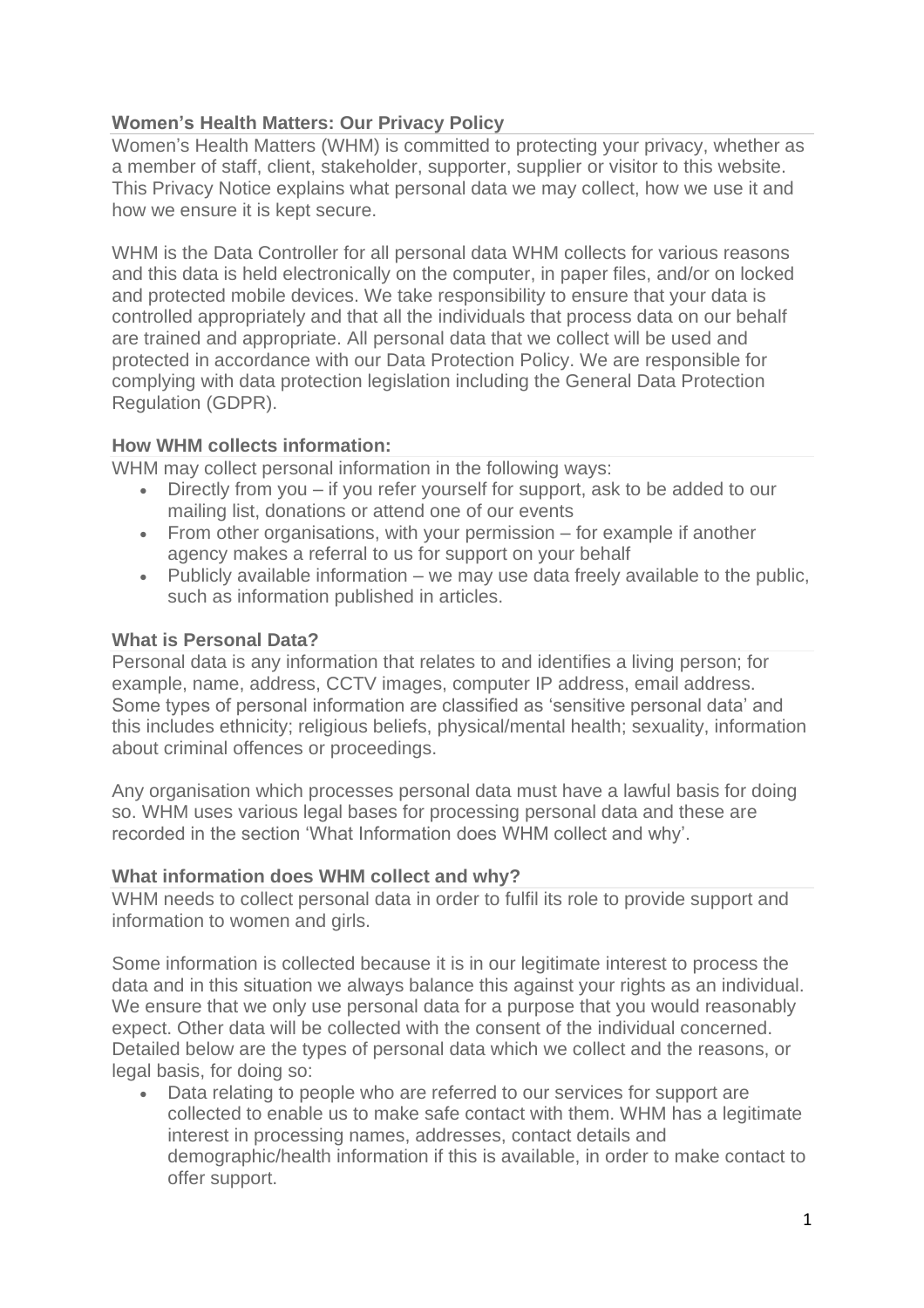- People who accept support from WHM, may be asked for further information in order to provide the best possible support to them. This may include demographic information, details of their children, emergency contact details, health information and notes on the work we do together. This information may also be used for equalities monitoring and in this situation, all data will be anonymised. Consent will always be asked when collecting this information.
- Name and contact details will be taken for people subscribing to our mailing list, attending training and other events and sessions held by WHM. Consent will always be asked when collecting this information.

Some anonymised data will be used for monitoring and reporting purposes. No individuals will be identifiable from data used for this purpose.

### **Is my data secure with WHM?**

Yes. Personal data may be stored electronically on the computer, in paper files stored in locked cabinets, and/or on locked and protected mobile devices. We make sure that all personal data is held in a secure way and only relevant and appropriate people will be able to access it. Detailed below are some examples of how we keep information secure:

- Access to personal data on case management systems is restricted on a 'need to know' basis. Appropriate permission levels are applied so only relevant staff have access to data.
- Data stored electronically will be password protected and only appropriate staff will have access.
- All staff are fully trained in how to handle personal data including when and how it can be shared.
- WHM systems have full IT security protection, including firewalls and encryption.

All personal data held by WHM is stored on systems in the UK. All data is held inside a GDPR regulated area, other than our mailing list. If you sign up to the mailing list to receive communications from us, this data is stored on Wix's servers in the US, Ireland, Japan or Israel. Please see their privacy policy here <https://www.wix.com/about/privacy>

Personal data will be retained by WHM for a minimum period of time in accordance with applicable legislation. Data, which is no longer required, will be securely deleted and disposed of after 6 years.

### **Who does WHM share information with?**

WHM uses various other organisations to help deliver support and to assist with our legal obligations by processing data on our behalf. We also work with other companies who process data on our behalf, these companies are known as Data Processors. Your data may be shared with all or some of these organisations and it will only be shared if it is necessary to meet our obligations. For example, individuals who are referred for support will have their details added to a case management system.

When WHM shares personal information with another organisation we will always have clear evidence on how they comply with data protection law, and where relevant a data sharing agreement.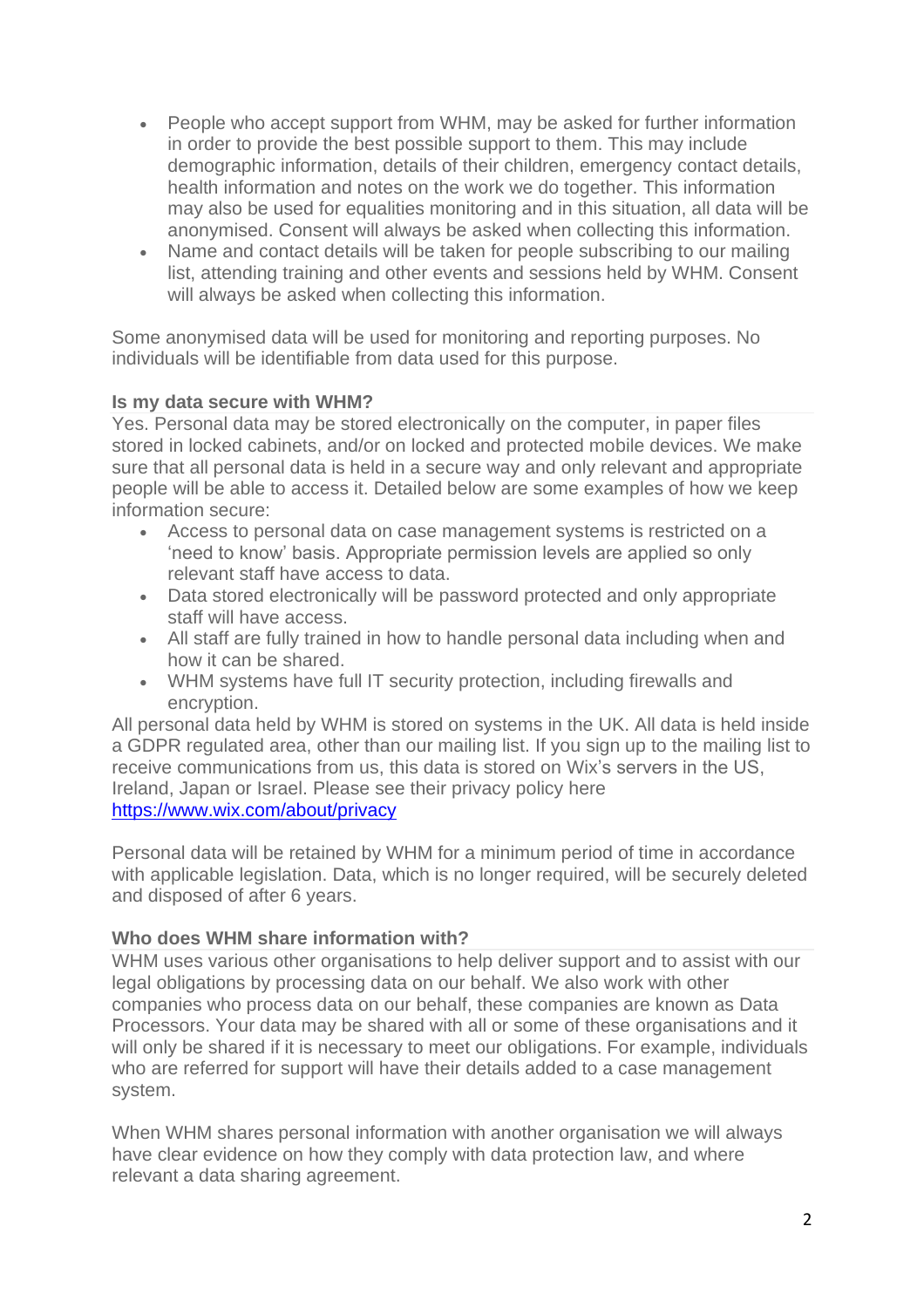In the course of providing support to clients, WHM may also ask for consent to share personal data with other organisations so that we can provide the best support to you. For example, this could include other charities, housing providers, health and education agencies, or any other relevant agencies. This will be explained to you at the start of support. You can give or withdraw your consent to share data with other agencies at any time.

On a rare occasion it may be necessary for us to share personal information without consent if we are required to do so by a court order or if there are other valid reasons, such as the protect a child or adult who is thought to be at significant risk or to stop a crime. If this happens, then we will record our reasons for doing it, the information we have shared. We will also let you know what we have done if it is safe to do so.

We never sell your personal information on to anyone else.

## **It's your personal data**

The data we hold is about you and the law gives you rights about what we can do with your information:

- Consent: You can give or withdraw consent for WHM to share your personal data at any time. This will be explained to you at the start of support. There may be circumstances in which we override your consent, but reasons for this will be always explained to you.
- Subject Access Request: You can ask for a copy of the information we hold about you and this is called a 'Subject Access Request'. These requests can be in writing or verbally, so please ask about our Responding to Requests for Information Procedure. If you ask to see your data, we will provide your information within 28 days of receipt of the request. There may be some parts of your data which would not be able to let you see and this could include information which could cause serious harm to your, or someone else's wellbeing; or confidential information about other people; for example, any other professionals involved in your case. This will be explained to you.
- Inaccurate information. If you think that any of the data, we hold is wrong, please let us know by informing your keyworker or contacting us at data protection email address below. WHM would always ask that if you are receiving support from us, that you keep us informed with your correct address and contact details.
- Right to be forgotten. You have the right to ask that all your personal information to be deleted from WHM's records. Requests for your data to be deleted should be made in writing to: Data Protection Enquiry WHM, Suite 44a-48, The Refinery, Sugar Mill Business Park, Oakhurst Avenue, Leeds, LS11 7DF or [admin@womenshealthmatters.org.uk](mailto:admin@womenshealthmatters.org.uk)

• There may be some reasons why we are unable to delete all your personal information, for example, if we are required to keep it by law or if by deleting it, we could be putting someone at risk of serious harm.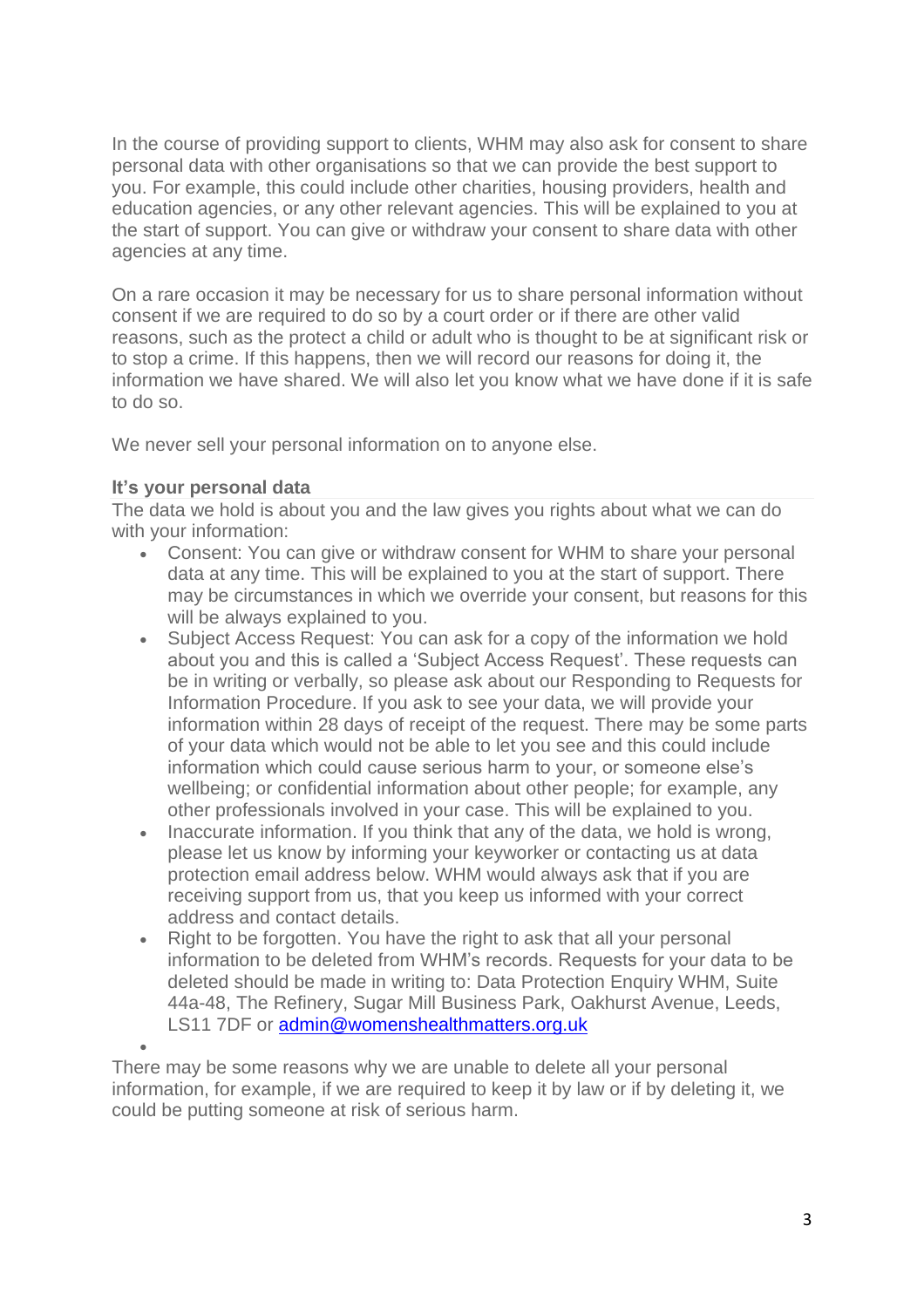### **Cookies and our website**

#### *Cookies Policy*

Our website https://www.womenshealthmatters.org.uk/ (the "Site") uses cookies to distinguish you from other users of our Site. This helps us to provide you with a good experience when you browse our Site, allows us to improve our Site and allows us to identify services which may be of interest to you. By continuing to browse the Site, you are agreeing to our use of cookies.

### *What are cookies?*

Cookies are text files containing small amounts of information that are transferred and stored to your device when you visit a website. Cookies are then sent back to the originating website on each subsequent visit, or to another website that recognises that cookie. Cookies are useful because they allow a website to recognise a user's device and to remember a user's actions and preferences over a period of time.

Information is collected and used by us in accordance with the terms of this Cookie Policy and our Privacy Policy [listed in this document].

#### *How we use cookies*

We use the following cookies:

- · Strictly necessary cookies. These are cookies that are essential for the operation of our Site. We do not require your consent to set these cookies on your device as our website cannot function properly without them.
- · Analytical/performance cookies. These allow us to recognise and count the number of visitors and to see how visitors move around our Site when they are using it. This helps us to improve the way our Site works, for example, by ensuring that users are finding what they are looking for easily.
- Functionality cookies. These are used to recognise you when you return to our Site. This enables us to personalise our content for you, and remember your preferences (for example, your choice of language or region).

You can find more information about the individual cookies we use and the purposes for which we use them in the table below:

| <b>Cookie</b>       | <b>Name</b> | <b>Purpose</b>                       |    | <b>More information</b>                                                                           |
|---------------------|-------------|--------------------------------------|----|---------------------------------------------------------------------------------------------------|
| Google<br>Analytics | $\Box$ ga   | Used<br>distinguish<br>users.        | to | For more information<br>in relation to this<br>cookie please see:                                 |
|                     |             |                                      |    | https://developers.goo<br>gle.com/analytics/dev<br>guides/collection/analy<br>ticsjs/cookie-usage |
| Google<br>Analytics | $\_$ gid    | <b>Used</b><br>distinguish<br>users. | to | For more information<br>in relation to this<br>cookie please see:                                 |
|                     |             |                                      |    | https://developers.goo<br>gle.com/analytics/dev                                                   |